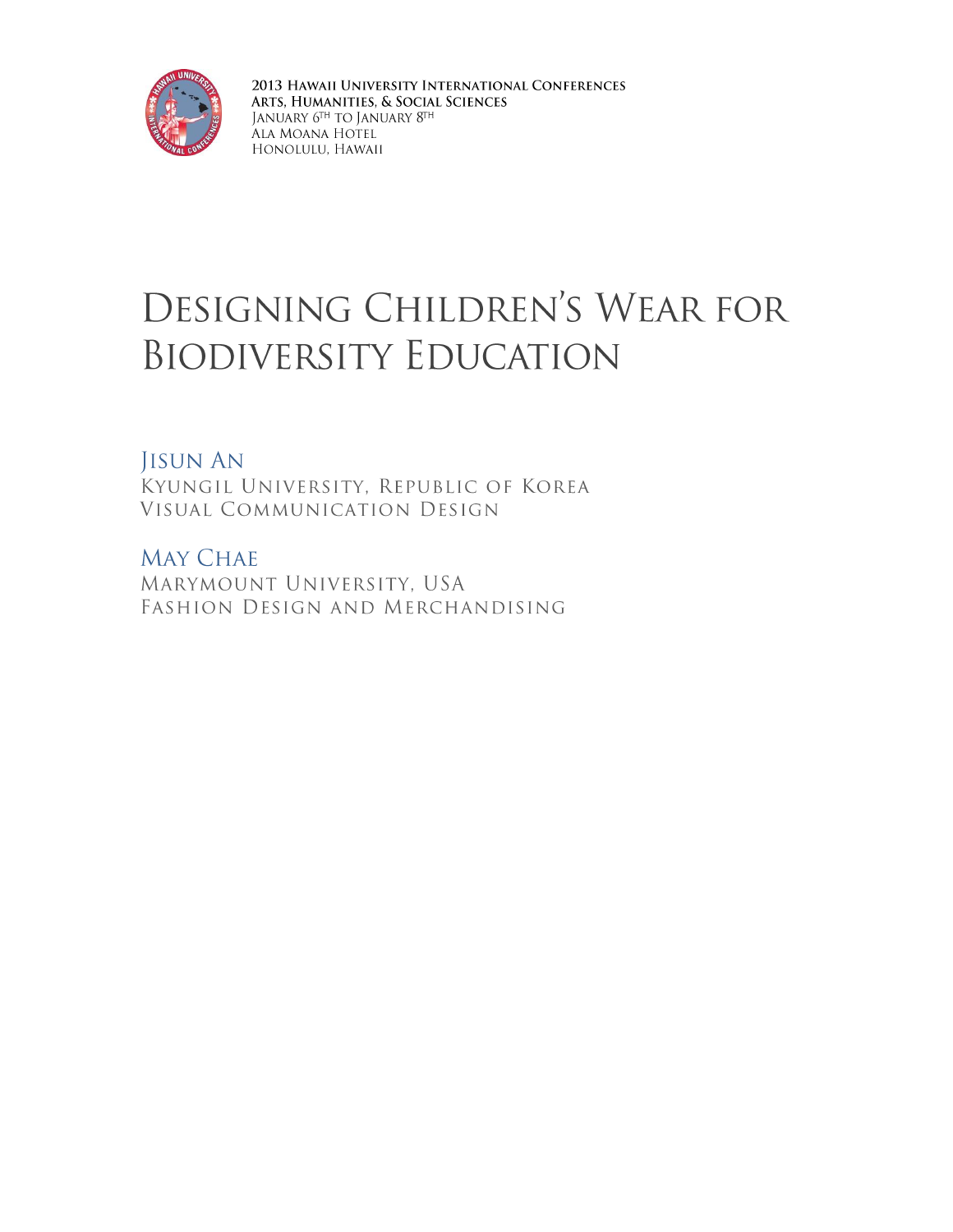2013 Hawaii University International Conferences on Arts and Humanities

## Designing Children's Wear for Biodiversity Education

Arts and Humanities Topics Graphic Design & Product Design

Jisun An Visual Communication Design Kyungil University, Republic of Korea

> May Chae Fashion Design and Merchandising Marymount University, USA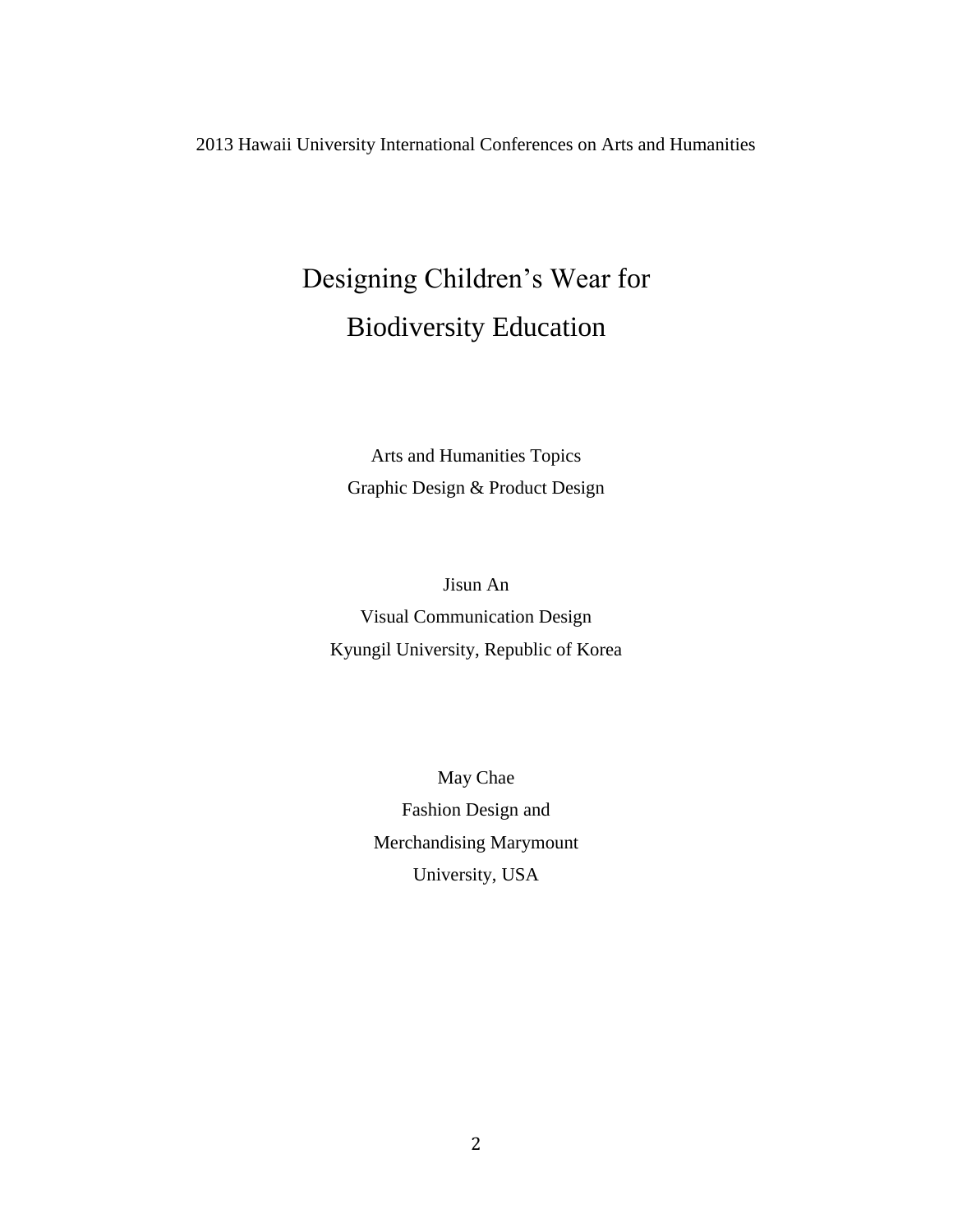### Designing Children's Wear for Biodiversity Education

#### Abstract

Using the functional, expressive, aesthetic (FEA) consumer needs model (Lamb  $\&$ Kallal, 1992), we designed children's wear that attempts to persuade parents and their young children to learn about and conserve Hawaii's biodiversity.

We created prototypes of children's wear (aged 4 to 7) depicting endangered and extinct Hawaiian birds. Many Hawaiian bird species are endangered or extinct due to loss of habitat, climate change, and hunting. We aim to teach parents and children what these endangered species look like. We hope they will believe that these Hawaiian birds are beautiful. Since studies have shown that people are more willing to learn about and conserve cute animals (Small, 2012), we believe that if parents and children believe that endangered birds are visually appealing, then they will be more interested in learning about them and conserving them.

We developed several graphic design patterns of honeycreepers interacting with native flowers and digitally printed them on 100% polyester fabrics. The graphics incorporate vibrant colors in a fun, fashionable style.